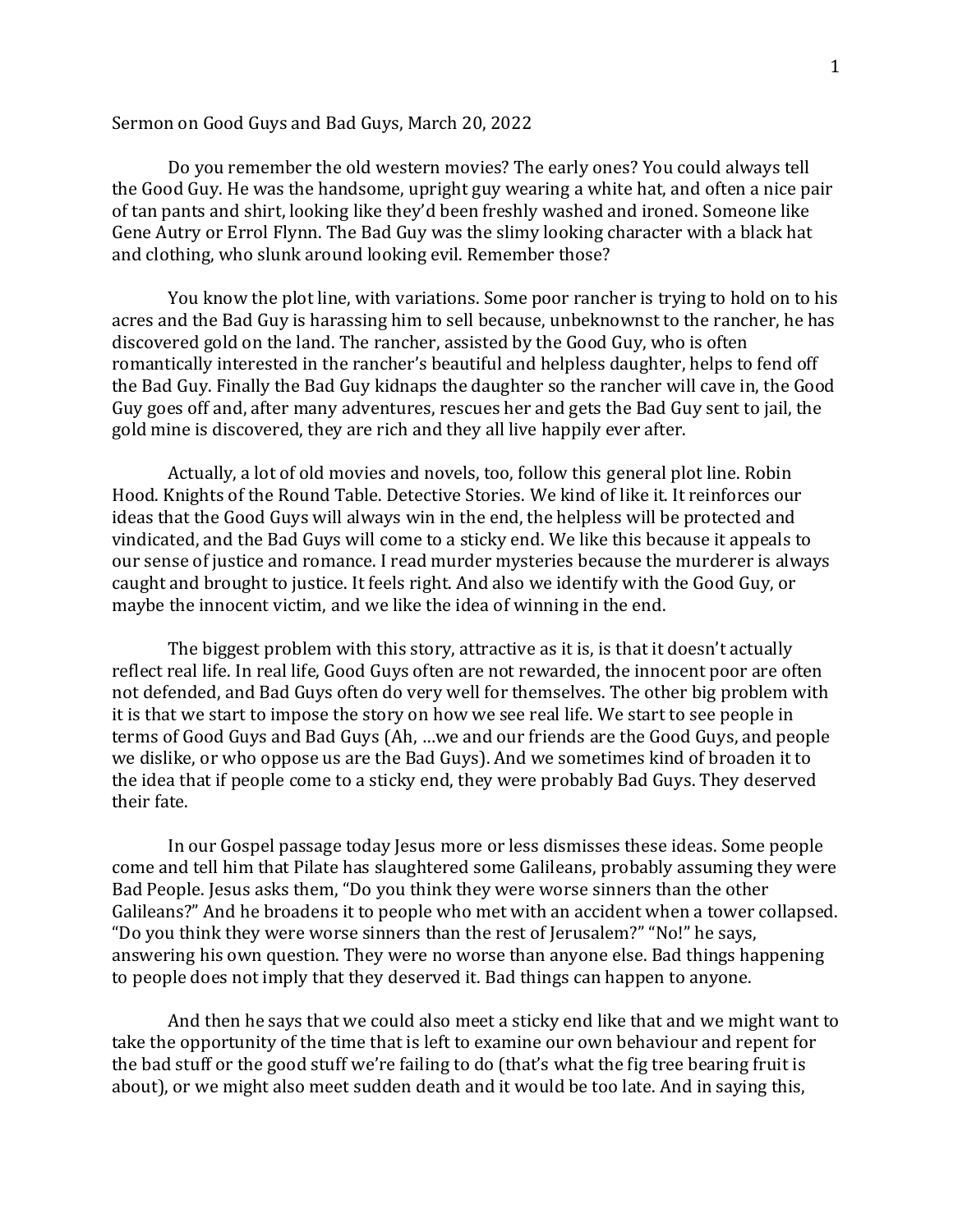Jesus reminds us that all of us are a mix of good and bad. Every person has a good side. Every person has a bad side. We often forget this.

Here's a down home example for us. Have you ever had a quarrel with your spouse? Or a close family member? When they did something hurtful or otherwise annoying and you, the innocent one, had to take them to task and then they had the nerve to blame you for the whole thing? When it was clearly all their fault? Does that sound at all familiar? I think it comes from this kind of Good Guy/Bad Guy thinking. In fact, in real life, more often than not, it takes two to tango. We both contribute to the problem and we both need to step in to solve it. Not always, but most of the time.

Another problem with this kind of thinking is that we tend to think that God is like us. In fact, we tend to create our idea of God in our own image. And naturally, God is on our side. That part is actually true, God is on our side. God is always working for our true wellbeing. But we assume that means God is against our enemies or those we're mad at. And that part isn't true. God is also on that person's side. God is capable of loving, sympathizing with, caring for - and challenging - people on both sides of any argument or conflict. And God doesn't see us as Good Guys and Bad Guys. God sees us as hurting, imperfect, and loveable human beings. All of us. Even the ones we think are Bad Guys. Everyone. Doesn't mean God condones our behaviour, but he still loves us.

The passage from Isaiah today really stood out for me. The prophet, speaking for God, says, "My thoughts are not your thoughts, nor are your ways my ways," says the Lord. "For as the heavens are higher than the earth, so are my ways higher than your ways and my thoughts than your thoughts." And he makes abundantly clear what he means by this: the Lord will have mercy on all who turn to him, he will abundantly pardon all who repent, God will include all who come to worship him. And, in fact, all the nations around Israel shall come to them because of their relationship with the Lord their God, and they shall all receive abundantly at the hand of the Lord, without cost. He promises an everlasting covenant of steadfast, sure love.

This is God's desire for us. Jesus called it the Kingdom of God. God desires to shower us with blessings and God desires that we turn to him and live. Isaiah says, "Let the wicked forsake their ways and the unrighteous ones their thoughts and return to the Lord." David also, in the psalm, speaks of God's care for him, comparing it to a really rich feast. He says his flesh faints for the Lord, as he thirsts for water in a dry land. And God satisfies him abundantly.

We are in Lent right now, as you know, and one of the things we are called to do in Lent is self-examination and repentance. All our readings call us to that today. St. Paul says all these stories are an example to us, so we won't make the same mistakes. And he promises that when we do turn to the Lord, then when we are tested one way or another, God will be with us and strengthen us.

The problem with all this is that it's hard to see our own faults. It's pretty easy to see other people's faults, especially people we don't particularly like. It's much harder to look carefully at ourselves and see where we're falling down a bit. I don't imagine any of us are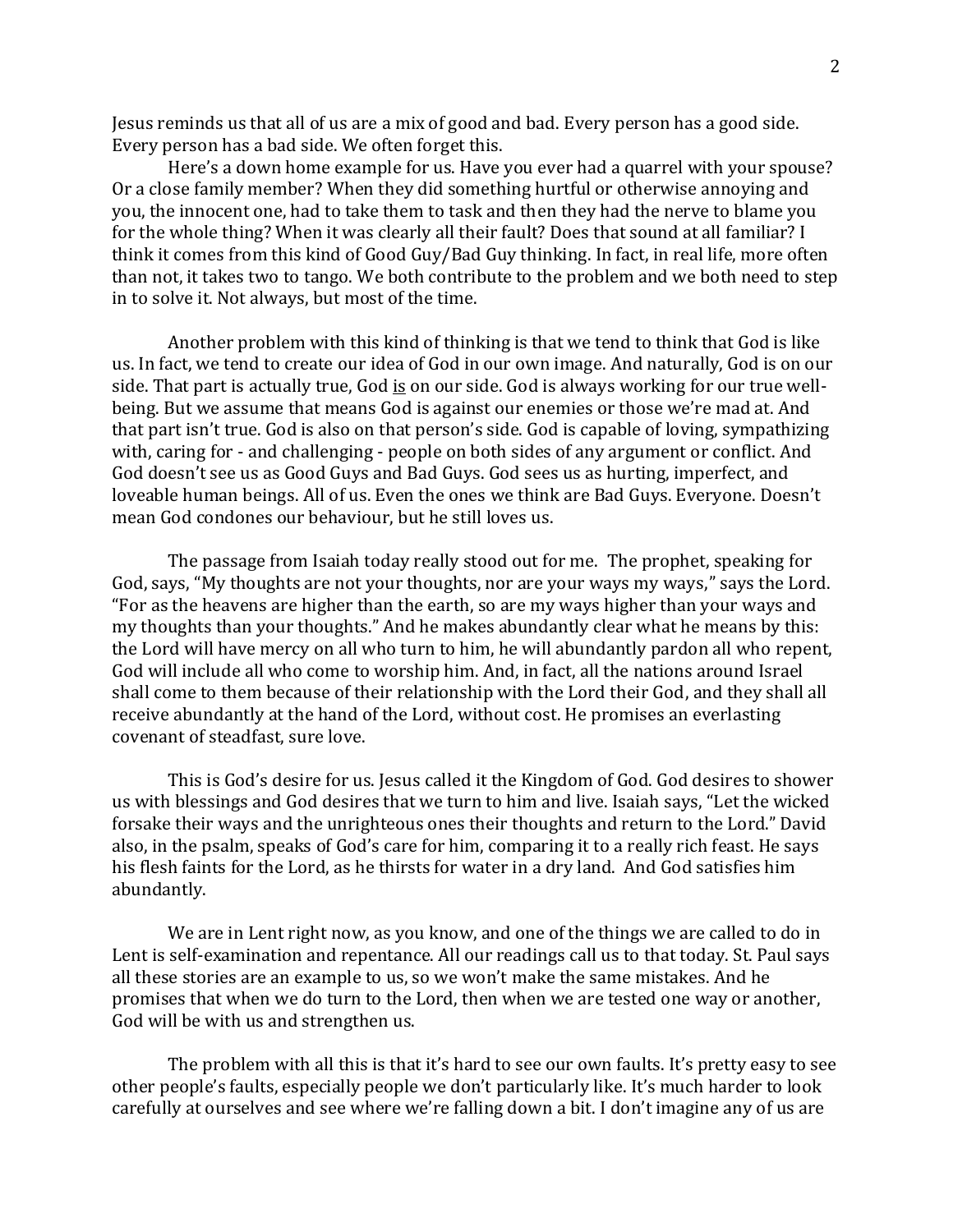doing anything too horrendous. Murder and theft and so on. And most of us do a lot of good things in our day to day lives. So take heart. None of us is the Bad Guy of those stories.

But neither we nor our friends are the "Good Guy," either, the one who is wholly good and without any faults. How do we see in what ways we are not the people we should be? Well, one easy way is to listen to what other people say to us, especially those who love us and know us well, but including those who dislike us. It may be exaggerated, especially if it's said in a moment of anger, but it is likely to contain a grain of truth.

You know, in my family growing up, I didn't learn to do this. Not uncommon in our society. I learned to defend myself when anyone criticized me. Critique tended to be pretty heavy handed and comprehensive and it would drag up all sorts of past sins, and it was humiliating. Having to apologize was an ordeal. We didn't learn how to do this gracefully. It wasn't until I was in CPE a few years back that I learned to value critique. It was one of my goals, in fact. One of our supervisors, Gary, modelled this wonderfully well. If anyone ever criticized him he would beam and say, "Thank you!" He truly valued the input. I'm not as good at it as he is, but I have learned that it is one of the easiest ways to see how I come across, which is often not the way I want to. Of course, you have to evaluate the critique, but I have learned to listen to it, not to write it off, and to truly appreciate it. And I appreciate the courage of people who care enough to tell me where I'm falling down.

Another way to do self-examination is to ask ourselves, "How would Jesus react here?" As honestly as possible, and bearing in mind that we tend to think God (and Jesus) is like us. And he isn't. And if our behaviour is not like what we think Jesus' behaviour would be, that's a good place to start. And ask God for some help.

One of the problems we have with this process is that many of us had parents who did humiliate us when we made mistakes (or were outright bad) as kids. So we kind of expect God to humiliate us and punish us severely. But remember what Isaiah says, "My ways are not your ways and my thoughts are not your thoughts." God never sees our repentance as a reason to punish. God sees it as a reason to rejoice. A reason to abundantly pardon and shower us with new life and blessings.

I think it would be helpful to us, this Lent, to take some time for self-examination. While the Good Guy/Bad Guy narrative makes for a nice, satisfying story, we need to be careful not to apply it to real life. We need to accept the fact that we, and all our friends, and all our enemies too, are normal human beings, a mixed bag. When we can truly accept that about ourselves, then we can take that to God for God to work on for us, without getting all upset and defensive. So God can transform us to be more like Jesus.

When we can accept it about the people we meet, all of them, we can see them more clearly and we, too, can help to draw out the good parts and minimize the bad parts in all our interactions. It might give us courage to tell someone we love, in a caring way, about something hurtful they do. It might help us to see our enemies as struggling human beings, and so feel compassion and empathy for them. Maybe even befriend them. It will certainly enrich all our interactions.